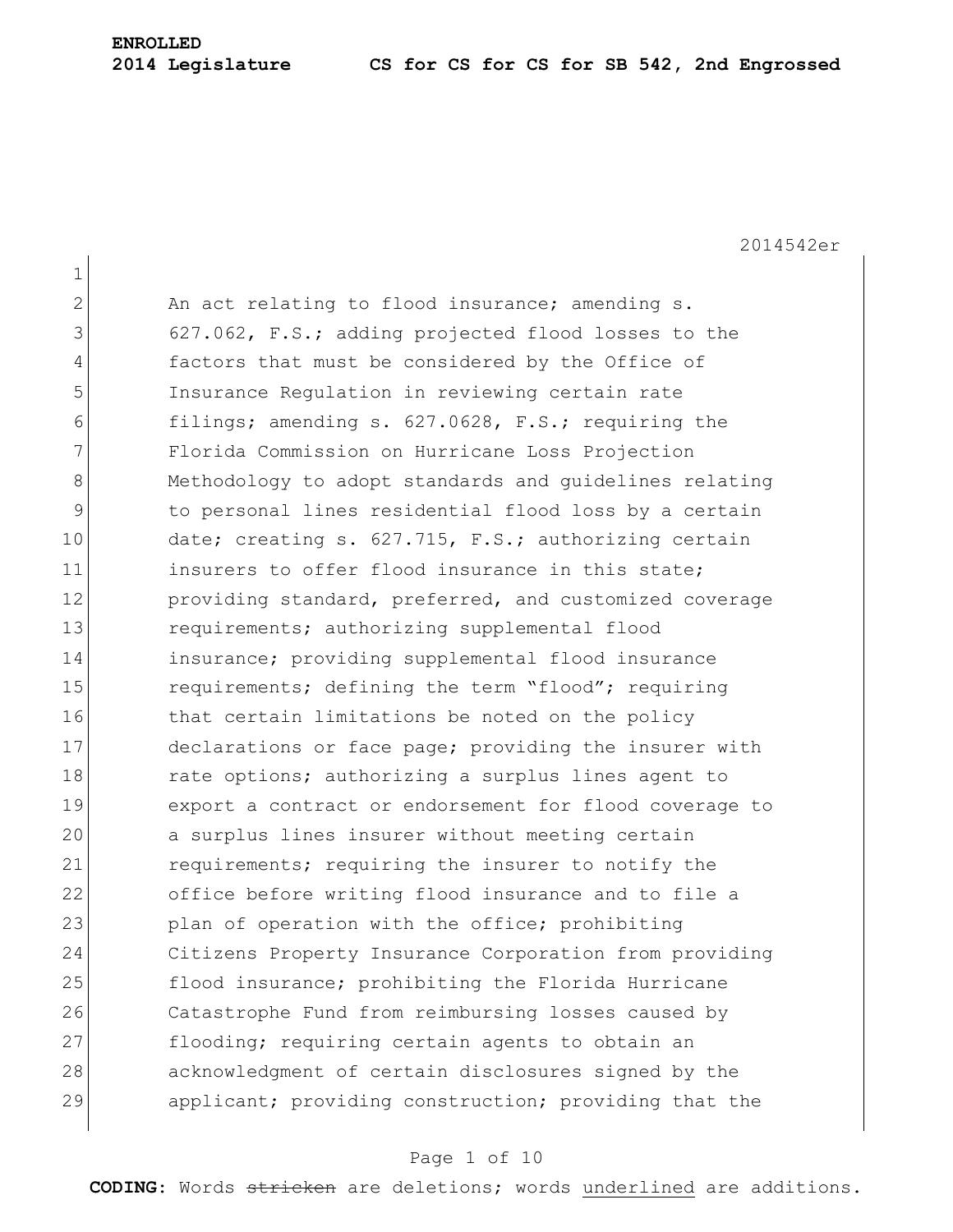2014542er Commissioner of Insurance Regulation may provide certification if required to qualify for flood insurance or disaster assistance; providing that the certification is not subject to review under the Administrative Procedure Act; providing an effective date. 37 Be It Enacted by the Legislature of the State of Florida: Section 1. Paragraph (b) of subsection (2) of section 627.062, Florida Statutes, is amended to read: 627.062 Rate standards.— (2) As to all such classes of insurance: 43 (b) Upon receiving a rate filing, the office shall review 44 the filing to determine if a rate is excessive, inadequate, or unfairly discriminatory. In making that determination, the 46 office shall, in accordance with generally accepted and 47 reasonable actuarial techniques, consider the following factors: 48 1. Past and prospective loss experience within and without this state. 50 2. Past and prospective expenses. 3. The degree of competition among insurers for the risk insured. 53 4. Investment income reasonably expected by the insurer, consistent with the insurer's investment practices, from investable premiums anticipated in the filing, plus any other expected income from currently invested assets representing the amount expected on unearned premium reserves and loss reserves. The commission may adopt rules using reasonable techniques of

## Page 2 of 10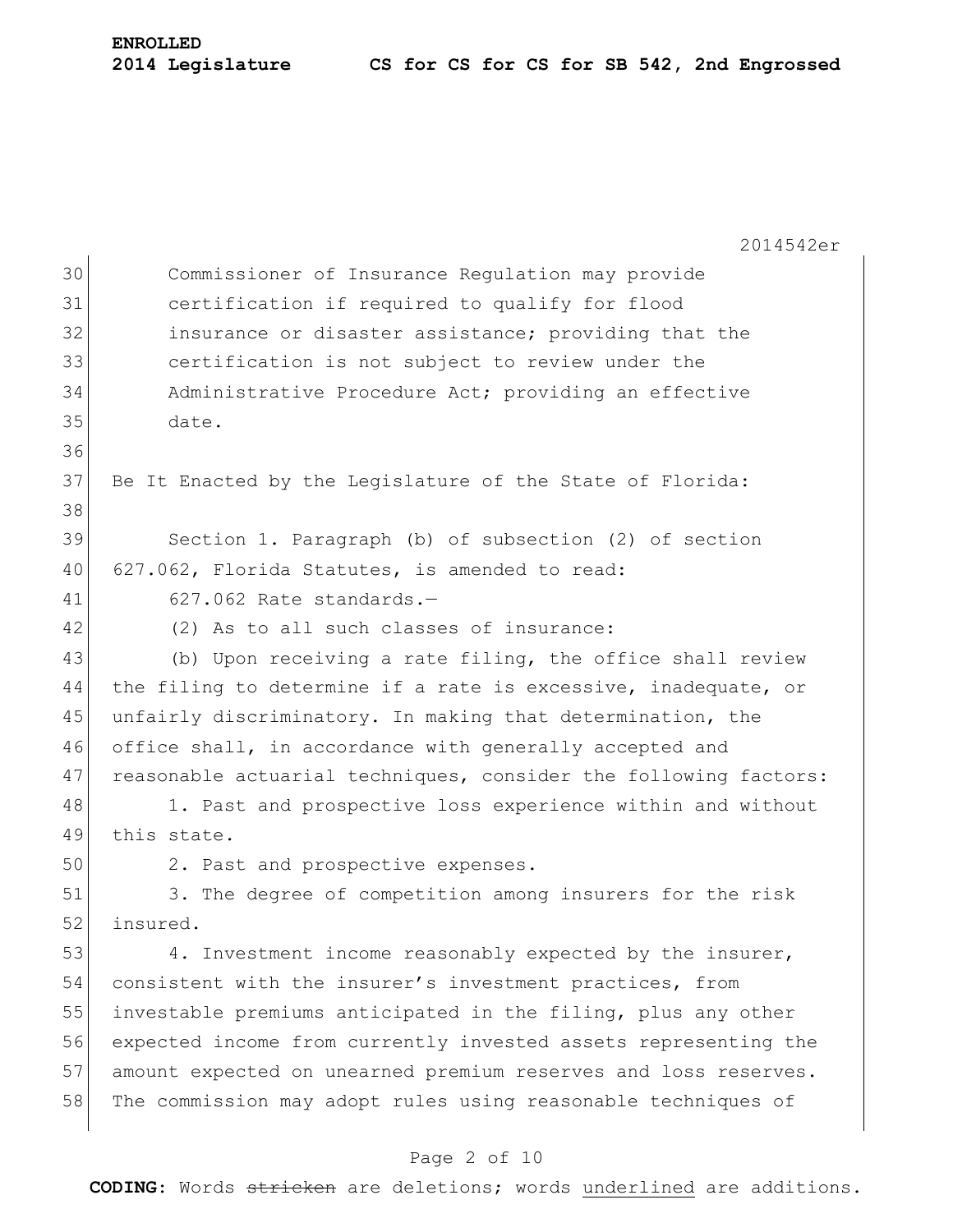2014542er 59 actuarial science and economics to specify the manner in which 60 insurers calculate investment income attributable to classes of 61 insurance written in this state and the manner in which 62 investment income is used to calculate insurance rates. Such 63 manner must contemplate allowances for an underwriting profit 64 factor and full consideration of investment income that produces 65 which produce a reasonable rate of return; however, investment 66 income from invested surplus may not be considered. 67 5. The reasonableness of the judgment reflected in the 68 filing. 69 6. Dividends, savings, or unabsorbed premium deposits 70 allowed or returned to Florida policyholders, members, or 71 subscribers in this state. 72 7. The adequacy of loss reserves. 73 8. The cost of reinsurance. The office may not disapprove a 74 rate as excessive solely due to the insurer having obtained 75 catastrophic reinsurance to cover the insurer's estimated 250-76 year probable maximum loss or any lower level of loss. 77 9. Trend factors, including trends in actual losses per 78 insured unit for the insurer making the filing. 79 10. Conflagration and catastrophe hazards, if applicable. 80 11. Projected hurricane losses, if applicable, which must 81 be estimated using a model or method found to be acceptable or 82 reliable by the Florida Commission on Hurricane Loss Projection 83 Methodology, and as further provided in s. 627.0628. 84 12. Projected flood losses for personal residential 85 property insurance, if applicable, which may be estimated using 86 a model or method, or a straight average of model results or 87 output ranges, independently found to be acceptable or reliable

### Page 3 of 10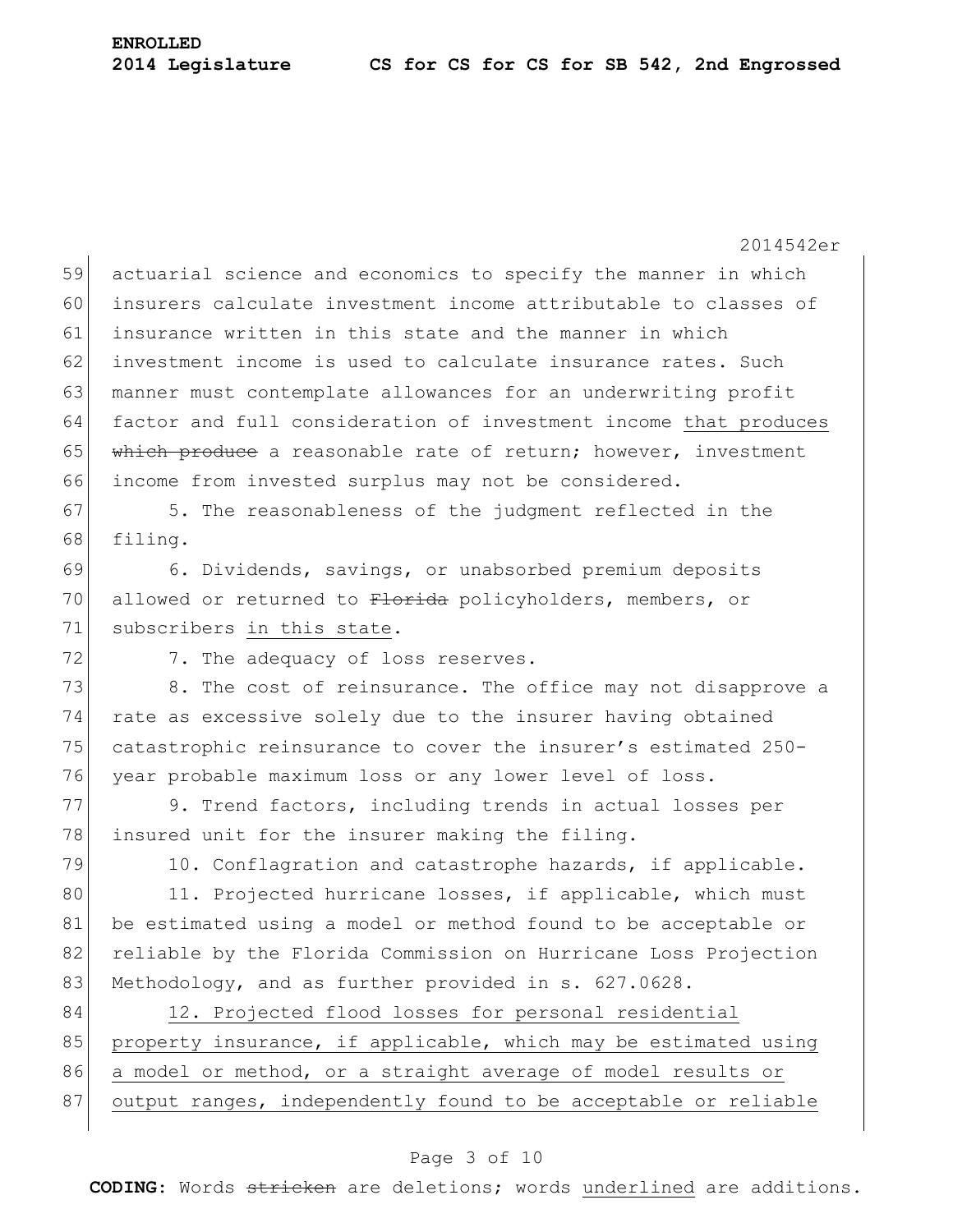2014542er 88 by the Florida Commission on Hurricane Loss Projection 89 Methodology and as further provided in s. 627.0628. 90 13.12. A reasonable margin for underwriting profit and 91 contingencies. 92 14.13. The cost of medical services, if applicable. 93 15.14. Other relevant factors that affect the frequency or 94 severity of claims or expenses. 95 96 The provisions of this subsection do not apply to workers' 97 compensation, employer's liability insurance, and motor vehicle 98 insurance. 99 Section 2. Subsection (3) of section 627.0628, Florida 100 Statutes, is amended to read: 101 627.0628 Florida Commission on Hurricane Loss Projection 102 Methodology; public records exemption; public meetings 103 exemption.-104 (3) ADOPTION AND EFFECT OF STANDARDS AND GUIDELINES.— 105 (a) The commission shall consider any actuarial methods, 106 principles, standards, models, or output ranges that have the 107 potential for improving the accuracy of or reliability of the 108 hurricane loss projections used in residential property 109 insurance rate filings and flood loss projections used in rate 110 filings for personal lines residential flood insurance coverage. 111 The commission shall, from time to time, adopt findings as to 112 the accuracy or reliability of particular methods, principles, 113 standards, models, or output ranges. 114 (b) The commission shall consider any actuarial methods, 115 principles, standards, or models that have the potential for 116 improving the accuracy of or reliability of projecting probable

#### Page 4 of 10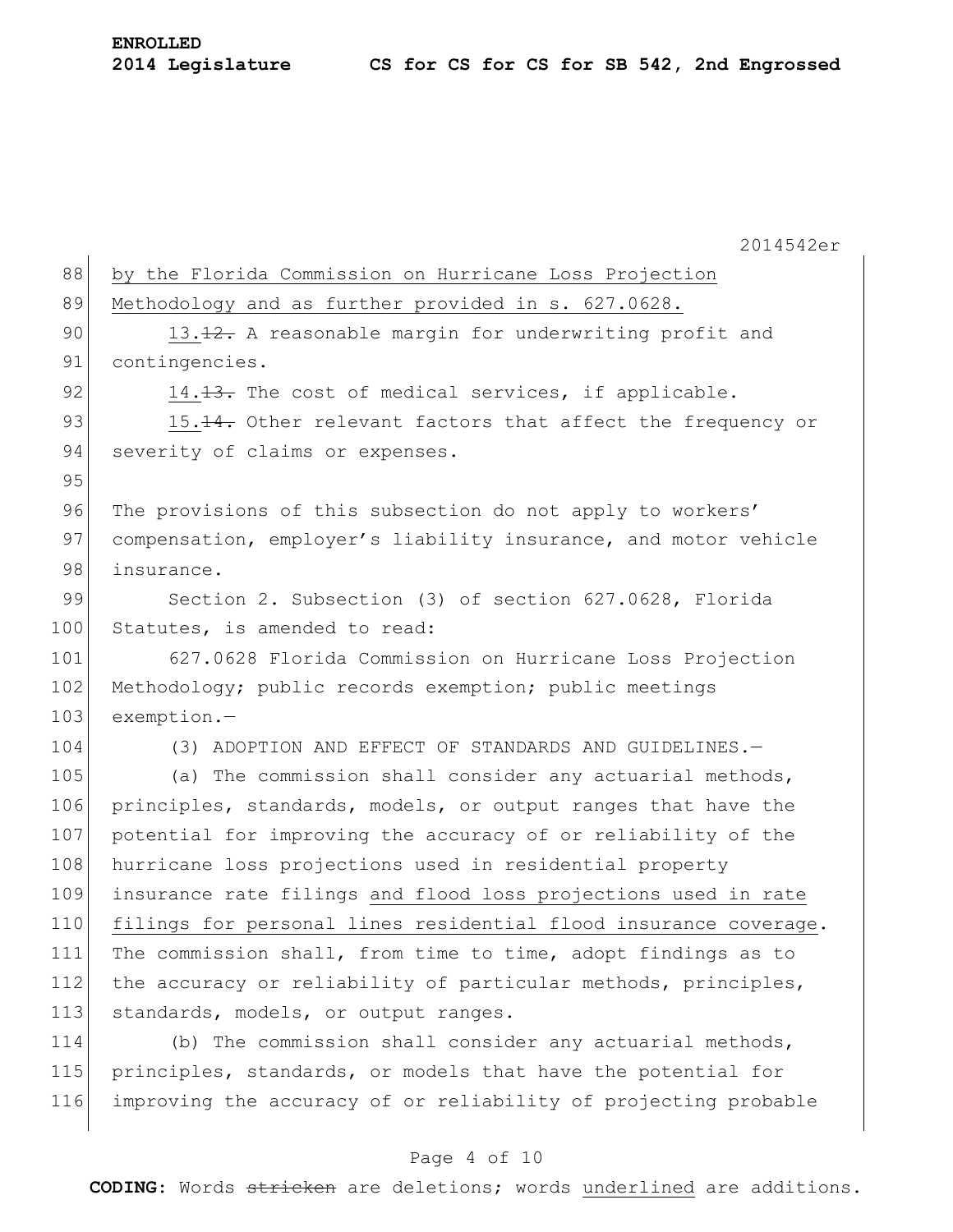2014542er

117 maximum loss levels. The commission shall adopt findings as to 118 the accuracy or reliability of particular methods, principles, 119 standards, or models related to probable maximum loss 120 calculations.

121 (c) In establishing reimbursement premiums for the Florida 122 Hurricane Catastrophe Fund, the State Board of Administration 123 must, to the extent feasible, employ actuarial methods, 124 principles, standards, models, or output ranges found by the 125 commission to be accurate or reliable.

126 (d) With respect to a rate filing under s.  $627.062$ , an insurer shall employ and may not modify or adjust actuarial 128 methods, principles, standards, models, or output ranges found by the commission to be accurate or reliable in determining 130 hurricane loss factors for use in a rate filing under s. 627.062. An insurer shall employ and may not modify or adjust models found by the commission to be accurate or reliable in determining probable maximum loss levels pursuant to paragraph 134 (b) with respect to a rate filing under s. 627.062 made more than 60 days after the commission has made such findings. This paragraph does not prohibit an insurer from using a straight average of model results or output ranges for the purposes of a 138 rate filing for personal lines residential flood insurance coverage under s. 627.062.

140 (e) The commission shall adopt actuarial methods, 141 principles, standards, models, or output ranges for personal 142 lines residential flood loss no later than July 1, 2017.

143 (f)<del>(e)</del> The commission shall revise adopt revisions to 144 previously adopted actuarial methods, principles, standards, 145 models, or output ranges every odd-numbered odd year.

## Page 5 of 10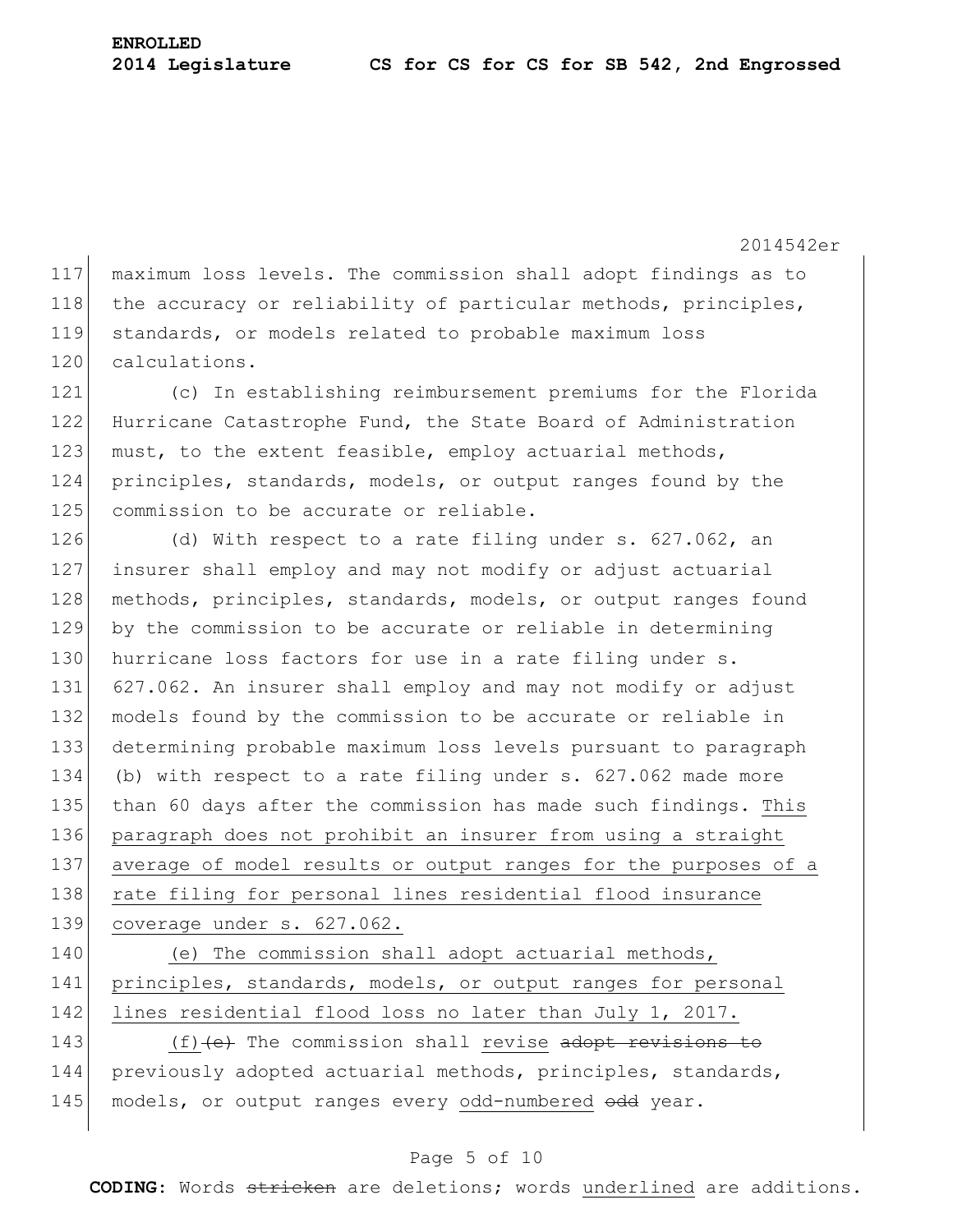# **ENROLLED**

### **2014 Legislature CS for CS for CS for SB 542, 2nd Engrossed**

2014542er 146 (g)  $(f+1)$ . A trade secret, as defined in s. 688.002, that is 147 used in designing and constructing a hurricane loss model and 148 that is provided pursuant to this section, by a private company, 149 to the commission, office, or consumer advocate appointed 150 pursuant to s. 627.0613, is confidential and exempt from s. 151 119.07(1) and s. 24(a), Art. I of the State Constitution. 152 2.a. That portion of a meeting of the commission or of a 153 rate proceeding on an insurer's rate filing at which a trade 154 secret made confidential and exempt by this paragraph is 155 discussed is exempt from s. 286.011 and s. 24(b), Art. I of the 156 State Constitution. The closed meeting must be recorded, and no 157 portion of the closed meeting may be off the record. 158 b. The recording of a closed portion of a meeting is exempt 159 from s. 119.07(1) and s. 24(a), Art. I of the State 160 Constitution. 161 c. This subparagraph is subject to the Open Government 162 Sunset Review Act in accordance with s. 119.15 and shall stand 163 repealed on October 2, 2015, unless reviewed and saved from 164 repeal through reenactment by the Legislature. 165 Section 3. Section 627.715, Florida Statutes, is created to 166 read: 167 627.715 Flood insurance.—An authorized insurer may issue an 168 insurance policy, contract, or endorsement providing personal 169 lines residential coverage for the peril of flood on any 170 structure or the contents of personal property contained 171 therein, subject to this section. This section does not apply to 172 commercial lines residential or commercial lines nonresidential 173 coverage for the peril of flood. This section also does not 174 apply to coverage for the peril of flood that is excess coverage

## Page 6 of 10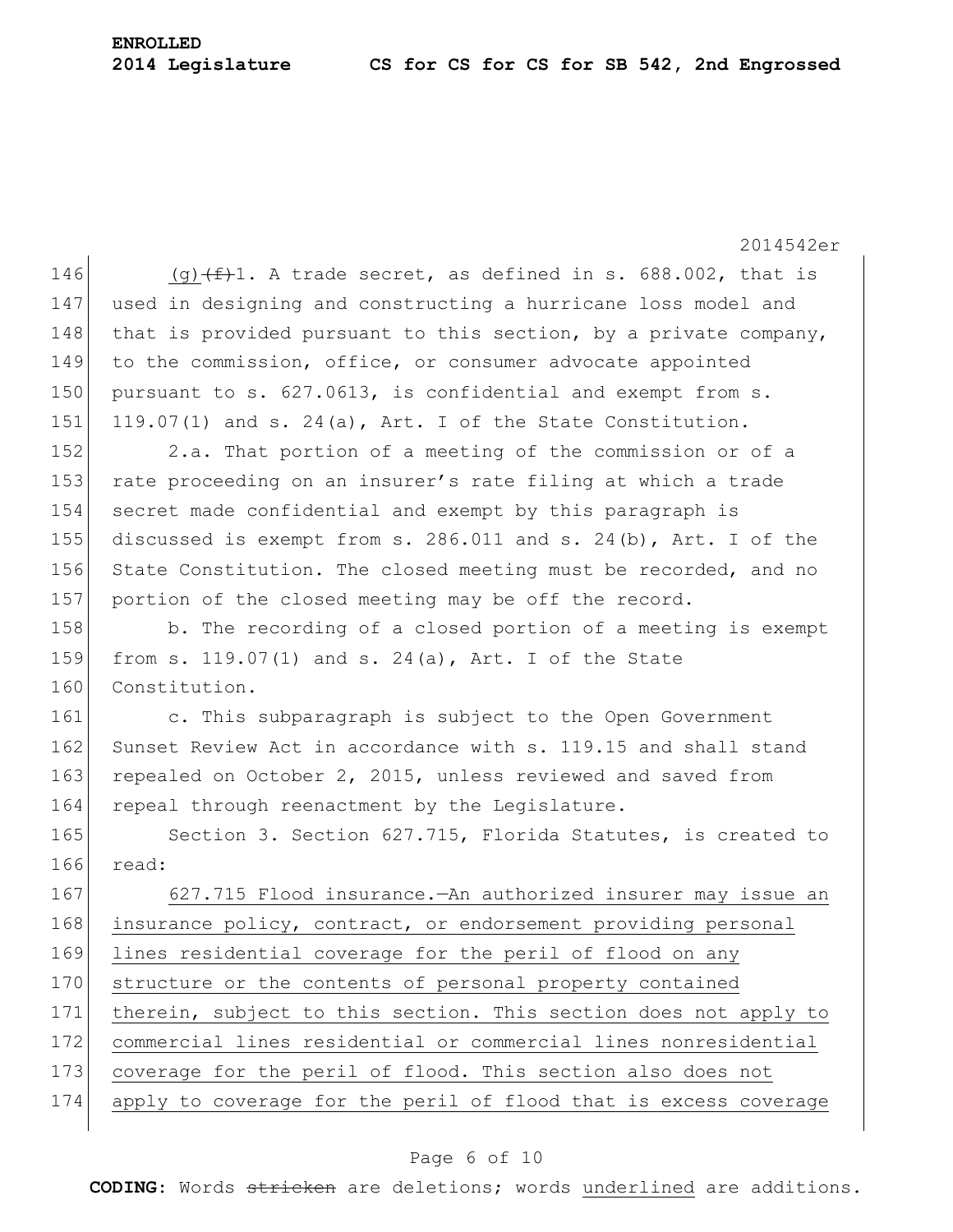|     | 2014542er                                                        |
|-----|------------------------------------------------------------------|
| 175 | over any other insurance covering the peril of flood. An insurer |
| 176 | may issue flood insurance policies, contracts, or endorsements   |
| 177 | on a standard, preferred, customized, or supplemental basis.     |
| 178 | $(1)$ (a) 1. Standard flood insurance must cover only losses     |
| 179 | from the peril of flood, as defined in paragraph (b), equivalent |
| 180 | to that provided under a standard flood insurance policy under   |
| 181 | the National Flood Insurance Program. Standard flood insurance   |
| 182 | issued under this section must provide the same coverage,        |
| 183 | including deductibles and adjustment of losses, as that provided |
| 184 | under a standard flood insurance policy under the National Flood |
| 185 | Insurance Program.                                               |
| 186 | 2. Preferred flood insurance must include the same coverage      |
| 187 | as standard flood insurance but:                                 |
| 188 | a. Include, within the definition of "flood," losses from        |
| 189 | water intrusion originating from outside the structure that are  |
| 190 | not otherwise covered under the definition of "flood" provided   |
| 191 | in paragraph (b).                                                |
| 192 | b. Include coverage for additional living expenses.              |
| 193 | c. Require that any loss under personal property or              |
| 194 | contents coverage that is repaired or replaced be adjusted only  |
| 195 | on the basis of replacement costs up to the policy limits.       |
| 196 | 3. Customized flood insurance must include coverage that is      |
| 197 | broader than the coverage provided under standard flood          |
| 198 | insurance.                                                       |
| 199 | 4. Supplemental flood insurance may provide coverage             |
| 200 | designed to supplement a flood policy obtained from the National |
| 201 | Flood Insurance Program or from an insurer issuing standard or   |
| 202 | preferred flood insurance pursuant to this section. Supplemental |
| 203 | flood insurance may provide, but need not be limited to,         |
|     |                                                                  |

## Page 7 of 10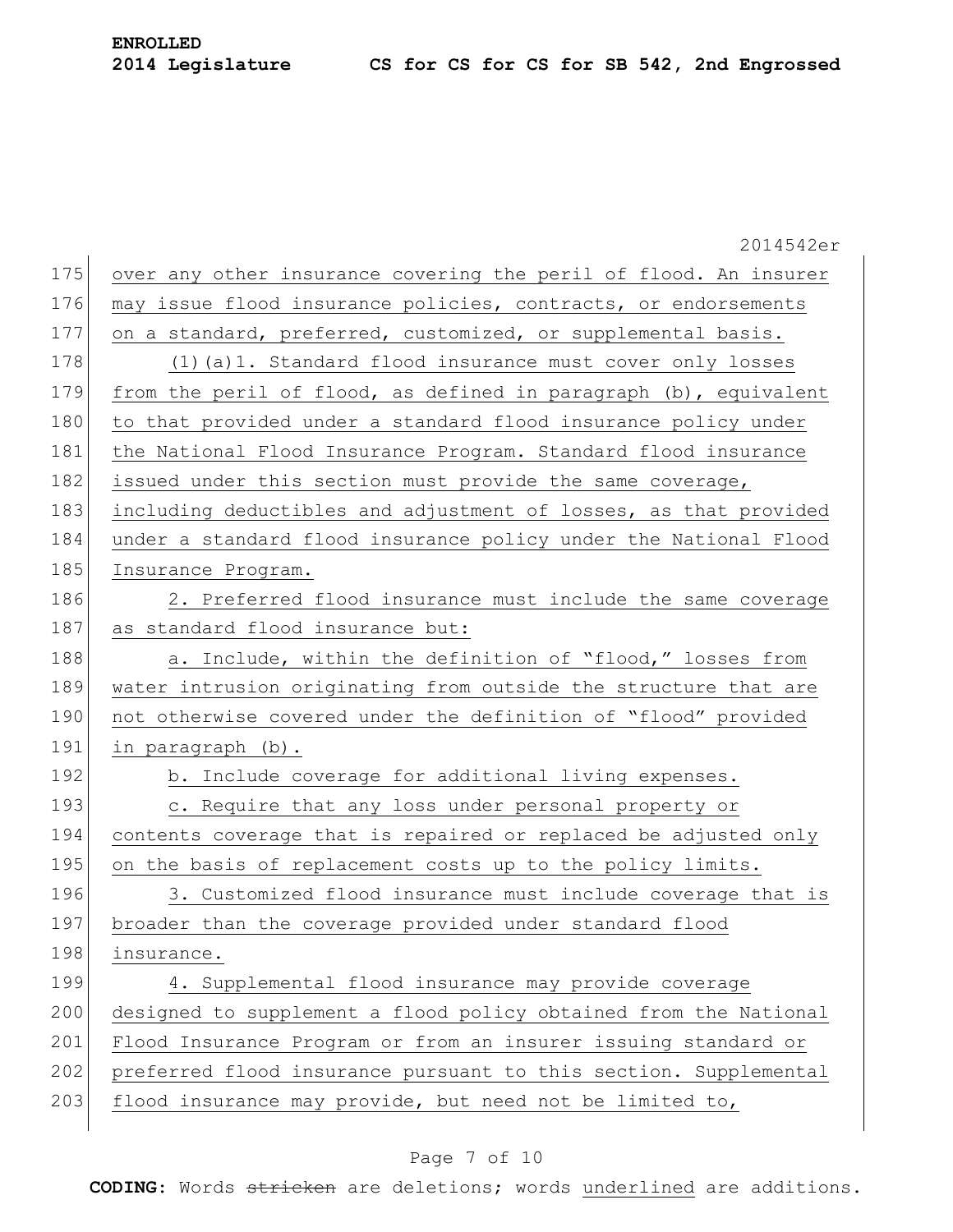|     | 2014542er                                                        |
|-----|------------------------------------------------------------------|
| 204 | coverage for jewelry, art, deductibles, and additional living    |
| 205 | expenses. Supplemental flood insurance does not include coverage |
| 206 | for the peril of flood that is excess coverage over any other    |
| 207 | insurance covering the peril of flood.                           |
| 208 | (b) "Flood" means a general and temporary condition of           |
| 209 | partial or complete inundation of two or more acres of normally  |
| 210 | dry land area or of two or more properties, at least one of      |
| 211 | which is the policyholder's property, from:                      |
| 212 | 1. Overflow of inland or tidal waters;                           |
| 213 | 2. Unusual and rapid accumulation or runoff of surface           |
| 214 | waters from any source;                                          |
| 215 | 3. Mudflow; or                                                   |
| 216 | 4. Collapse or subsidence of land along the shore of a lake      |
| 217 | or similar body of water as a result of erosion or undermining   |
| 218 | caused by waves or currents of water exceeding anticipated       |
| 219 | cyclical levels that result in a flood as defined in this        |
| 220 | paragraph.                                                       |
| 221 | (2) Any limitations on flood coverage or policy limits           |
| 222 | pursuant to this section, including, but not limited to,         |
| 223 | deductibles, must be prominently noted on the policy             |
| 224 | declarations page or face page.                                  |
| 225 | (3) (a) An insurer may establish and use flood coverage          |
| 226 | rates in accordance with the rate standards provided in s.       |
| 227 | 627.062.                                                         |
| 228 | (b) For flood coverage rates filed with the office before        |
| 229 | October 1, 2019, the insurer may also establish and use such     |
| 230 | rates in accordance with the rates, rating schedules, or rating  |
| 231 | manuals filed by the insurer with the office which allow the     |
| 232 | insurer a reasonable rate of return on flood coverage written in |
|     |                                                                  |

## Page 8 of 10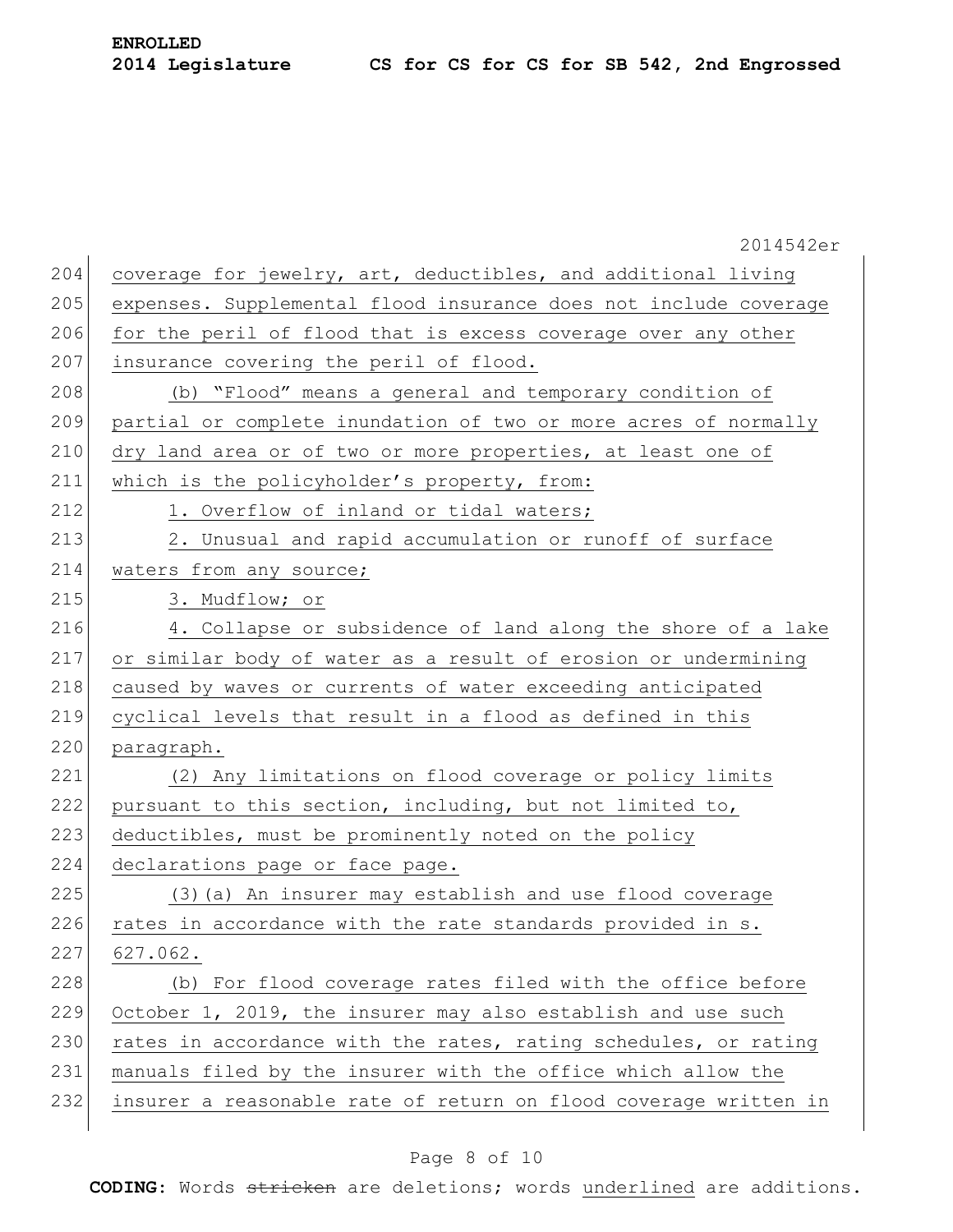|     | 2014542er                                                           |
|-----|---------------------------------------------------------------------|
| 233 | this state. Flood coverage rates established pursuant to this       |
| 234 | paragraph are not subject to s. $627.062(2)$ (a) and (f). An        |
| 235 | insurer shall notify the office of any change to such rates         |
| 236 | within 30 days after the effective date of the change. The          |
| 237 | notice must include the name of the insurer and the average         |
| 238 | statewide percentage change in rates. Actuarial data with regard    |
| 239 | to such rates for flood coverage must be maintained by the          |
| 240 | insurer for 2 years after the effective date of such rate change    |
| 241 | and is subject to examination by the office. The office may         |
| 242 | require the insurer to incur the costs associated with an           |
| 243 | examination. Upon examination, the office, in accordance with       |
| 244 | generally accepted and reasonable actuarial techniques, shall       |
| 245 | consider the rate factors in s. $627.062(2)(b)$ , (c), and (d), and |
| 246 | the standards in s. $627.062(2)(e)$ , to determine if the rate is   |
| 247 | excessive, inadequate, or unfairly discriminatory.                  |
| 248 | (4) A surplus lines agent may export a contract or                  |
| 249 | endorsement providing flood coverage to an eligible surplus         |
| 250 | lines insurer without making a diligent effort to seek such         |
| 251 | coverage from three or more authorized insurers under s.            |
| 252 | 626.916(1)(a). This subsection expires July 1, 2017.                |
| 253 | (5) In addition to any other applicable requirements, an            |
| 254 | insurer providing flood coverage in this state must:                |
| 255 | (a) Notify the office at least 30 days before writing flood         |
| 256 | insurance in this state; and                                        |
| 257 | (b) File a plan of operation and financial projections or           |
| 258 | revisions to such plan, as applicable, with the office.             |
| 259 | (6) Citizens Property Insurance Corporation may not provide         |
| 260 | insurance for the peril of flood.                                   |
| 261 | The Florida Hurricane Catastrophe Fund may not provide<br>(7)       |
|     |                                                                     |

# Page 9 of 10